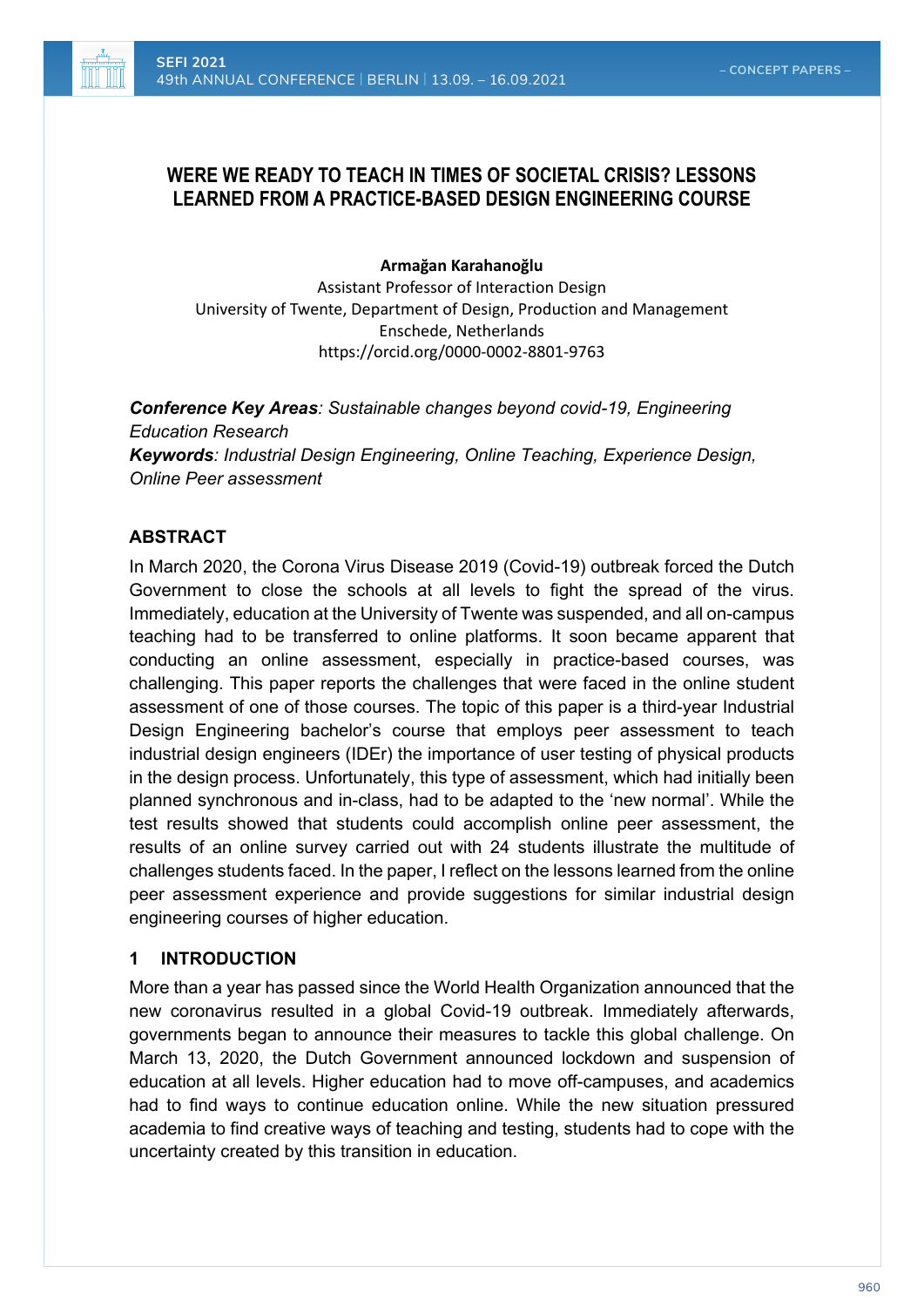Equipping the students to be critical and independent evaluators of their and others' works, higher education prepares them for the world's changing values [1]. However, the Covid-19 pandemic illustrated that higher education itself was not ready for the unexpected changes. As a result, many academics struggled to find alternative ways of transforming teaching and testing to online platforms, which sometimes resulted in downsizing higher education ambitions.

The paper's subject is a practice-based experience design course offered in the third year Industrial Design Engineering (IDE) bachelor's programme in one of the highranked Dutch universities. One of the course goals is to teach future IDErs how to test the designed experiences with users. To this aim, the course replicates user-testing and prepares the students for real-life testing in peer assessment. In this form of testing, the students test and evaluate each others' experience design prototypes, and provide feedback.

Unfortunately, only six days were left to the in-class peer assessment activity when the Dutch government announced the lockdown. Immediately, the course faced the challenges of online peer assessment. Some students were not ready to present their product prototypes, while others depended on pitching their ideas to their peers during the peer assessment.

This paper reports the changes enforced in the online testing of the aforementioned practice-based experience design course. It reflects on the effects of those changes and reports 24 students' views on how the Covid-19 crisis affected their assessment results. In the end, I provide suggestions for online peer assessment practices of practical courses of higher education.

## **2 EXPERIENCE DESIGN AND ASSESSMENT IN DESIGN ENGINEERING EDUCATION**

## **2.1 Design and Meaning: The Experience Design Course**

The context of this paper is a 2.5 ECTS, third-year industrial design engineering course. Before taking the course, all students take the same courses, except their one semester of minors studies. Therefore, the entry-level of all students who take the course is considered equal.

This practice-based course focuses on the role of human-centred design at various levels of people's experiences with products and systems. The course is designed as an experimental course, in which students get acquainted with the theory that unfolds people's meaningful experiences with products. The goal of the course is to recall the student's human-centred design knowledge and incorporate the theory by using their sketching, product design, prototyping and critical thinking skills. In addition, the course aims to help students (1) identify opportunities to influence and design for people's experience and (2) design and test a product by evaluating the relevant theory of design for experience [e.g. 2]. In that sense, the course helps students comprehend the product qualities that create meaningful human experiences through design.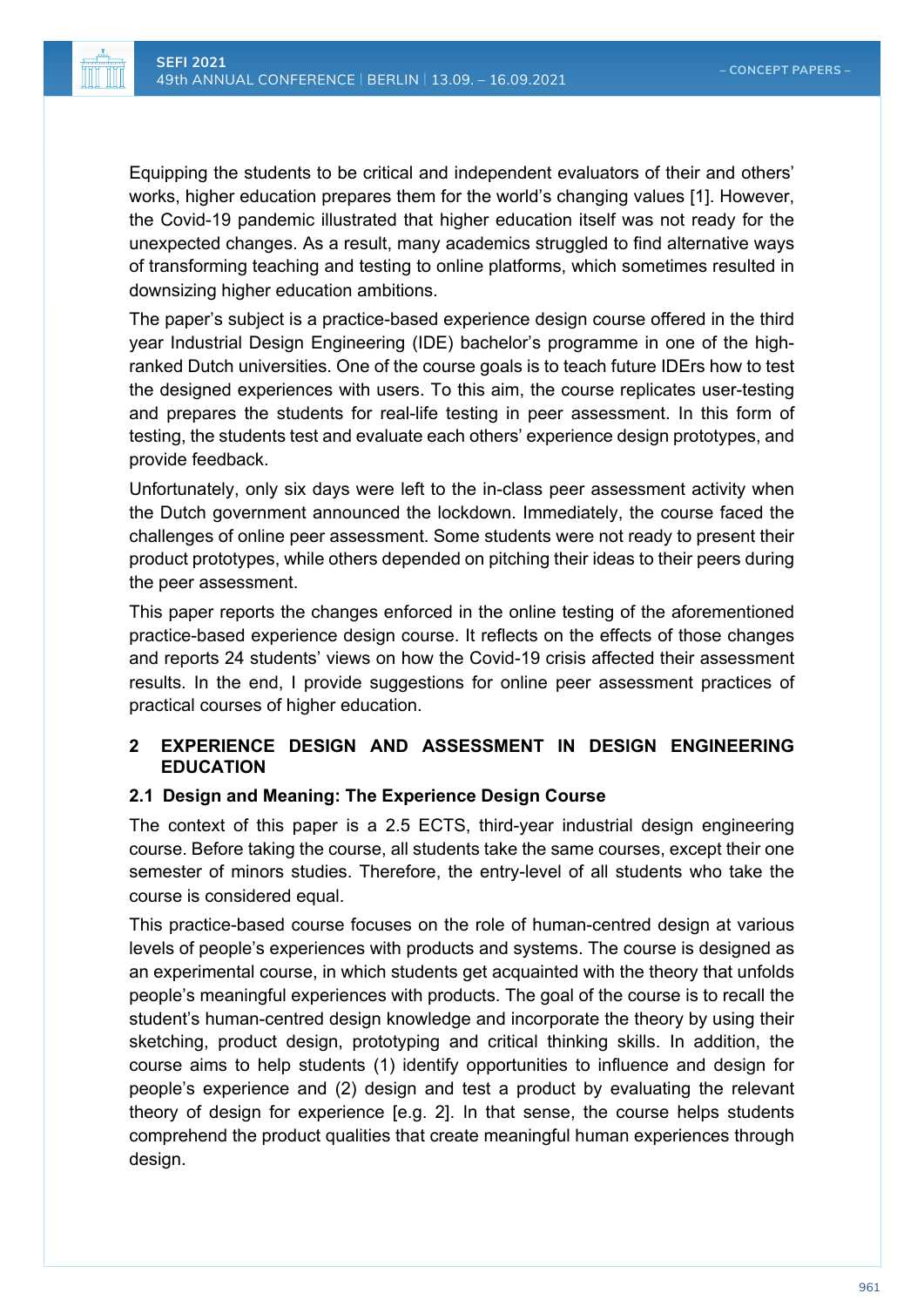During the course, around 20 hours in total is taken up by lectures, feedback sessions and prototyping workshops. The course is designed to spend the rest of the course hours on research, design, prototyping, and preparing the deliverables.

#### **2.2 Peer Assessment as Testing Experience Design**

The course of this paper is ambitious about teaching how to design products that create meaningful experiences for their users. A body of knowledge brings out the importance of product qualities on people's experiences with products and their connection with their contexts [2]. Meanwhile, several attempts have been made to develop an agenda for integrating this knowledge into industrial design education [3, 4]. While it is already challenging to assess design works in higher education, users' subjectivity and uniqueness make the assessment even more challenging for teachers.

There are several assessment methods that teaching experience design courses significantly benefit. Peer assessment is one of those activities [5, 6]. This type of evaluation aims not to end up with a grade but to promote student learning [7]. By definition, this type of assessment requires the students to 'showcase' what they learned rather than 'repeat' what they learned or memorized [8]. This type of assessment can be time-consuming [9], while it perfectly fits teaching user experience design goals. It measures the outcomes of the experience-design process and improves students' evaluation skills by being critical about the work of both others and their own [10].

The topic course of this paper is the first course of the relevant IDE educational programme, in which 'peer-testing of prototypes' is employed as an assessment method. Students first carry out research and understand the experience they would like to design (Figure 1) in the first three weeks of the course to facilitate this type of learning. Following, they (1) design a product that enriches the human experience, (2) prototype the product, (3) bring the prototype to the class. Finally, in week 6, during an in-class peer assessment activity, students (4) act as the users of the designed experiences and (5) test and assess the products according to the experience design goals. During in-class peer assessment activity, students undertake two roles: a designer and an expert user. As expert users, students test the designed product by using the knowledge they gain in the course. As expert users, they provide (and write) constructive feedback to the designer group. At the end of the course, they submit a visual essay to document their design process.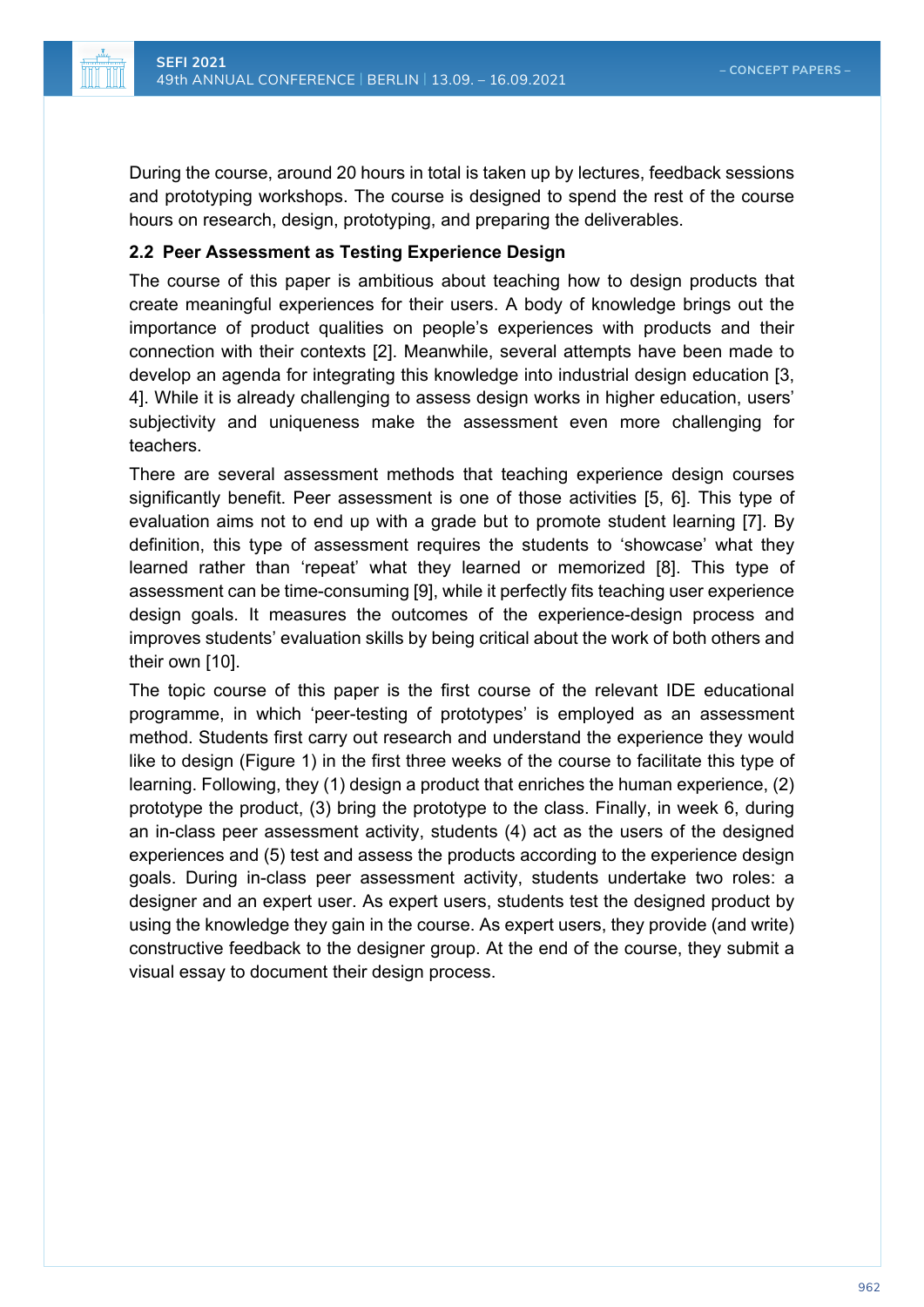

*Figure 1. Plan of the Experience Design Course*

## **2.3 Changes Enforced due to Covid-19 Global Pandemic**

In the previous years, the peer assessment of experience design prototypes had been held in class. However, in 2020, it had to be deployed via online tools and asynchronously due to the Coronavirus pandemic. Therefore, as soon as on-campus education was suspended, students were asked their opinion about the best possible way of explaining their experience design concepts via the university's online-class platform. In the end, it was mutually agreed that the students submit a 2-minutes' video pitch, in which they describe their experience design, the ideal use case of their prototype and the way they think the product could enhance the experience. Students were given ten days to submit the videos to the university's online teaching platform.

After the deadline, all the videos and shared were downloaded and were shared with two peer groups. Then, the peer groups had one week to assess the experience designs articulated in the videos and submit their feedback to the designer groups in separate Word documents via the online education platform of the university. Finally, the written feedback was collected and communicated to the designer groups. In this process, to ensure the reliability of the peer assessment results [11], none of the groups gave feedback to and received input from the same groups. In the end, except one group (out of 24) all passed the course without having a resit assignment.

## **3 ONLINE SURVEY**

After the announcement of the final grades, the students were asked their opinion about the peer assessment and the course overall. The survey consisted of closed and open-ended questions. Students were asked about their overall rating of the course and the effectiveness of peer assessment in achieving the goals of the course (1=very poor, 3=average, 5=very good). In the open-ended question, students were also asked about their opinion about the role of the global Covid-19 crisis in their peer assessment results. In the online survey, no personal data was collected, and all the collected data was anonymized. In total, *N*=24 students (out of 86) responded to the survey.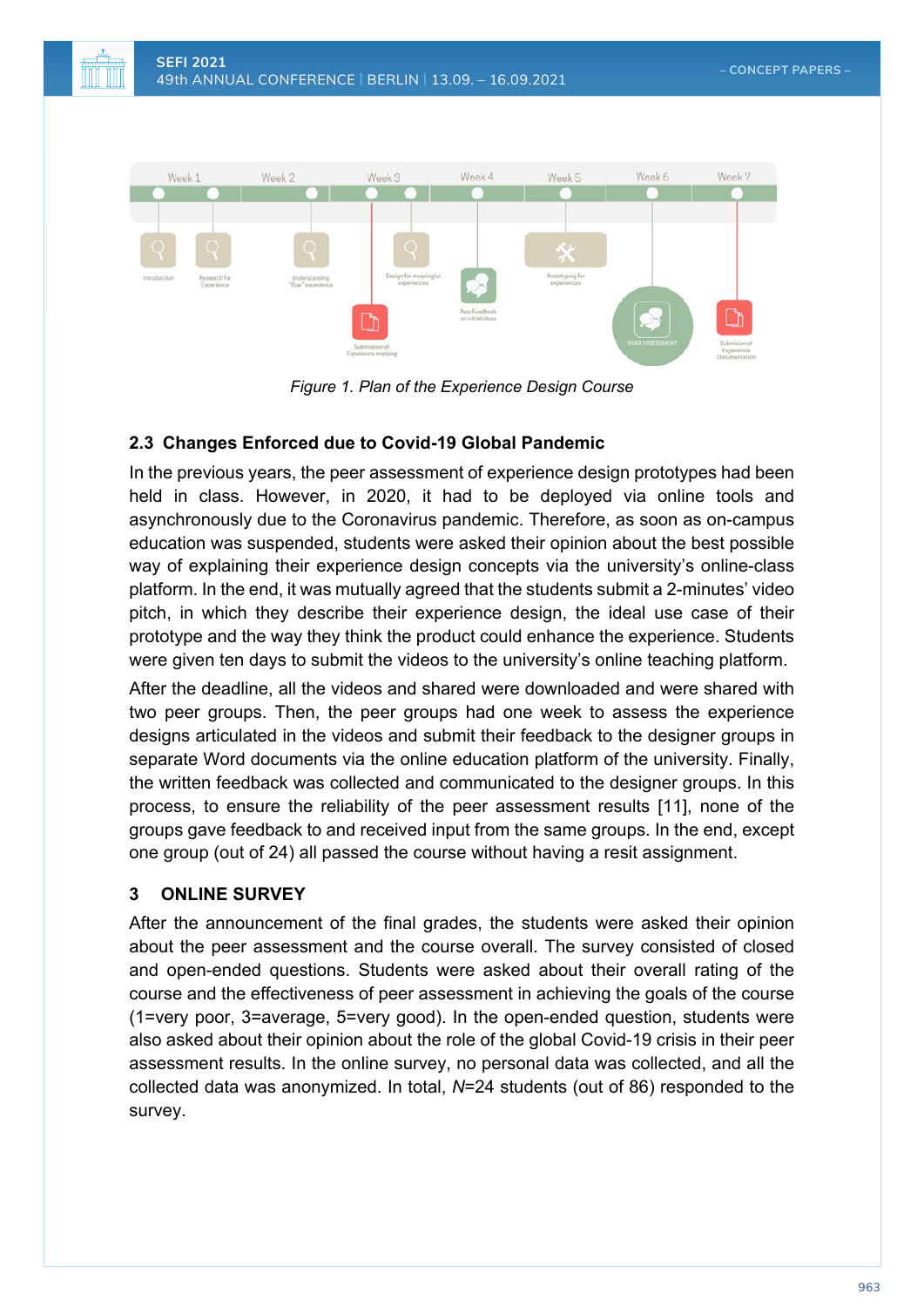### **3.1 Course Evaluation**

Overall, the students rated the course with *M*=3.79 out of 5.00 (*SD*=0,59). When students were asked about the effectiveness of peer assessment in achieving the goals of the course, the goal of "identifying opportunities to influence and design for people's experience" was scored with *M*=3.88 (*SD*=0.80). However, the goal of "designing and testing a product by evaluating the models and frameworks of experience design" was a score relatively lower with an *M*=3.21 (*SD*=1,06).

### **3.2 Online Peer Assessment of Experience Design Concepts**

The answers to the open-ended question of the survey were clustered around three main themes: (1) decreased quality of the feedback due to lack of interaction between peers; (2) the difficulty of understanding and explaining the concept in 2-min video presentations; (3) difficulty of assessment.

The majority of the respondents (*N*=14) stated that the lack of interaction made it difficult to understand the concepts, resulting in a low quality of feedback provided to their peers. One student noted that it was sad not to touch and use the prototype (P22), while P23 regretted missing the interactive part of real-life peer testing. P24 explicitly stated that the feedback became shorter and possibly less extended due to this lack of interaction among the peers. According to P18, the groups that gave them feedback focused on many things but little on the things they wanted to test and get feedback on.

As was signalled by the students, some students (*N*=5) found it challenging to explain their experience design concepts in a 2-minutes' video. This also was the case for understanding the peers' concepts from the video presentations. P8 found it more difficult than explaining the process in person and having people test the functions of the prototype. P2 found it hard not to ask questions to the groups, which could have positively affected the results of their peer assessment. P13 stated that they wanted to give a more general overview of what they wanted to achieve with the experience design instead of explaining their prototype in their video. This respondent thought this way of presenting affected the feedback they provided negatively, as most of their feedback concerned the lack of a prototype. Their conscious decision was to put more effort into the movie.

Eventually, these challenges resulted in difficulties in the assessment of the experience designs (*N*=3). Especially P1 mentioned that the prototypes were difficult to assess through videos, while P2 stated that the group they assessed did not articulate how they fulfilled the assessment criteria. This made it difficult for the groups to critically and fairly evaluating the prototypes presented in the videos.

On the other hand, a few students (*N*=3) stated that video presentation was a good alternative to on-campus testing. P5 thought that every group reviewed the other groups' material thoroughly and formulated feedback carefully. This respondent stated that doing this on the spot would not have made that much of a difference.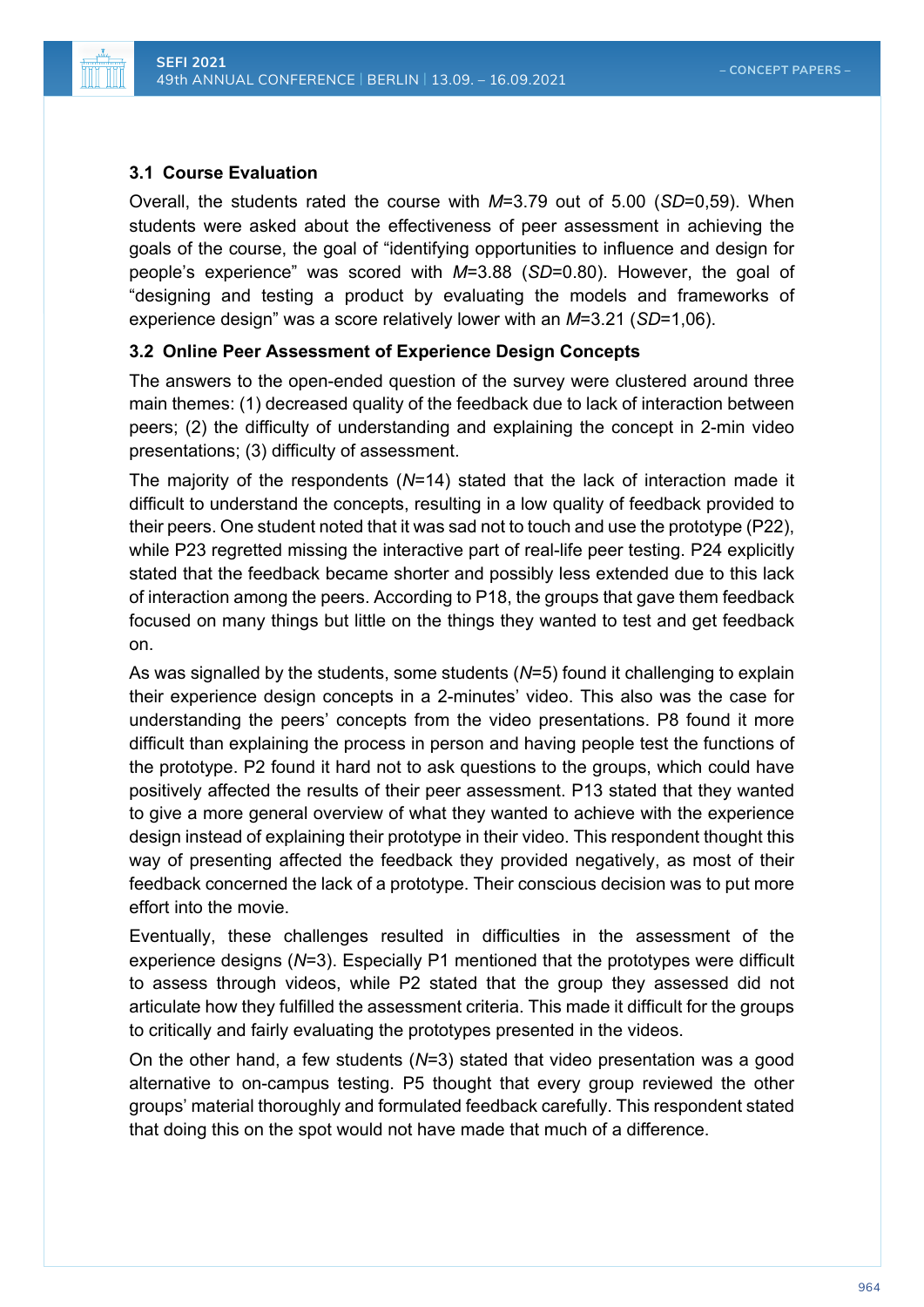### **4 DISCUSSIONS**

The assessment results showed that students successfully passed the course, while an online survey carried out with *N*=24 students illustrated how the students struggled while fulfilling the peer assessment requirements. Results showed that the students rated the course and the effectiveness of peer assessment to achieve the course's goals lower than the rating scale's good score (*M*=4). There were several reasons listed for these low scores. First, the peer-testing had to be held online due to the lockdown. Second, the students' lack of communication and interaction during peer testing turned into a significant limitation of the test results. Finally, not being able to experience prototypes fully (e.g. seeing ad touching) made the outcomes of peer assessment superficial for some students.

The enforcement of the global pandemic made it clear that the changes that had to be made at the last minute in in-class peer assessment were not suitable for the learning goals of the course. Furthermore, since the students did not see the designer groups, it became difficult for them to embrace the "user role" in peer testing. This was also evidenced in the results. Therefore, the way the online peer assessment was formulated should be redesigned to facilitate engaging and effective communication among peers. One way to do this is to arrange synchronous question-answer sessions among the students. This would help the assessor groups to ask questions while the designer groups could have the opportunity to answer the questions live.

Finally, even though it was not reflected in the online survey results, the role of the teachers in organizing the peer testing should be reconsidered if the peer assessment would be held online. It was time-consuming for the teachers to embrace the mediator role between the groups. Due to the time constraints, the teachers had to work overtime to arrange a smooth transition to online platforms. In the future, online platforms could be utilized to make the exchange of files more accessible.

#### **5 CONCLUSIONS**

This paper presented the setup and challenges faced in the online peer assessment of a third-year Industrial Design Engineering, experience design bachelor's course. It showed a promising way of teaching user testing (i.e. peer assessment) in higher education and the challenges the students and teachers faced due to the sudden changes enforced due to the global Covid-19 pandemic.

Results showed that even though most of the students of the experience design course passed the course successfully, there are several improvement points in applying peer assessment and other practice-based assessments online. Accordingly, asynchronous prototype presenting and testing is not the best way to facilitate this type of assessment, as it nullified the potential positive impacts of peer assessment on student learning. This experience showed that even though academia expects design engineers to be ready for the world's changing views, academia was not fully prepared to adjust to the sudden changes.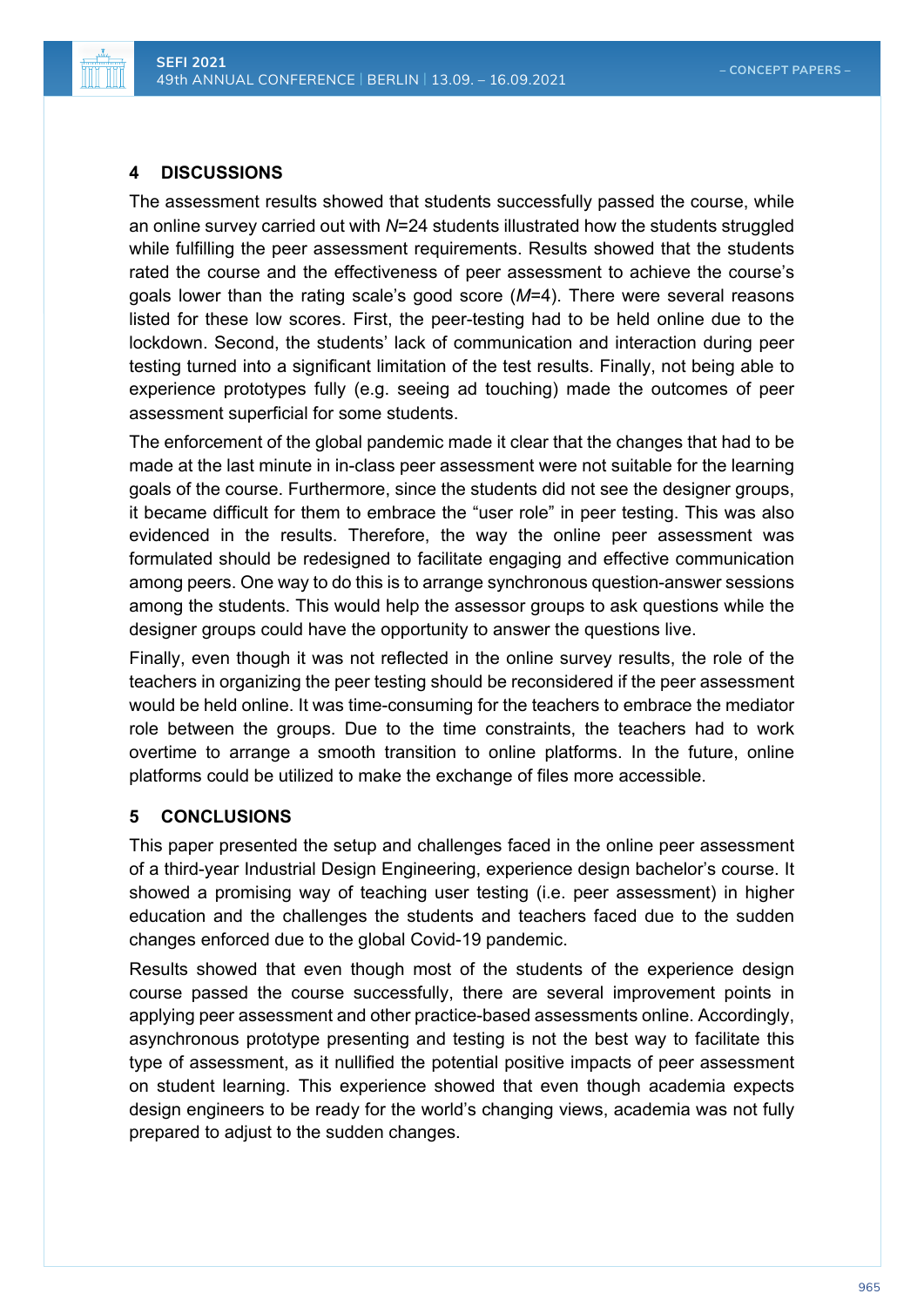I invite future engineering education to report more evidence that showed their struggles with online education transfer. Only with such an open discussion can we learn from each other and make engineering education prepared for similar global societal challenges.

#### **6 ACKNOWLEDGMENTS**

This research was part of the author's Senior University Qualification (SUTQ) and was funded by 4TU. Centre for Engineering Education (CEE). The author thanks Jelmer Lennartz for his input to the execution of peer assessment.